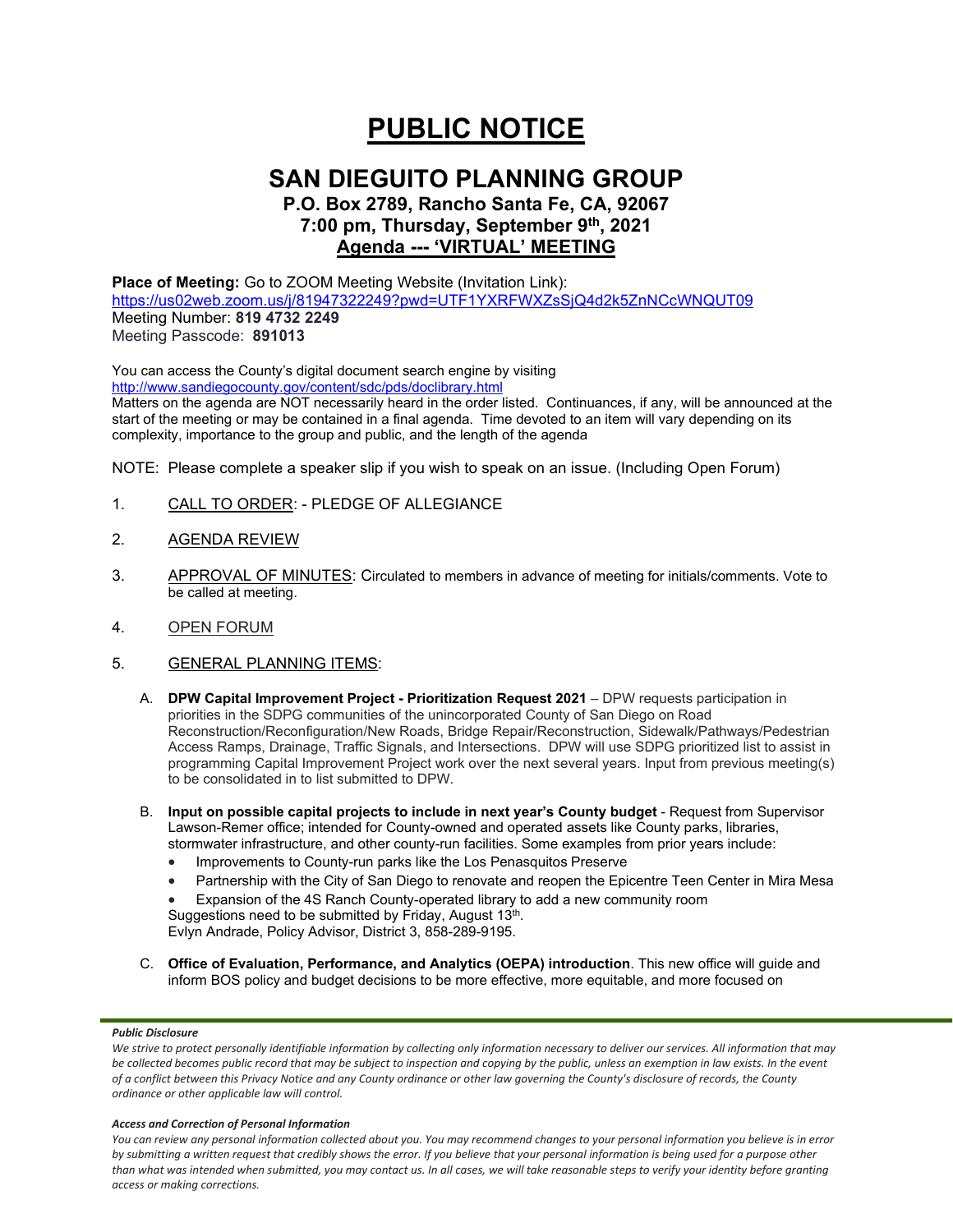delivering the best outcomes for all San Diegans. The OEPA office will work to improve the County's programs by prioritizing high-quality research, data, and program evaluation over and above anecdotes, ideology, and inertia towards the status quo. Presenter: David Castro, District 3 County Program Evaluation Fellow.

- D. **Surf Cup/Polo Fields/Horse Park** Discuss current Surf Cup (over use) activities/status not in compliance with property title usage overlay and related developments with adjacent 22<sup>nd</sup> DAA Horse Park. SDPG Lead: Beth Nelson, 858-765-2322.
- E. **Socially Equitable Cannabis Program** Discussion of any developments from August 6, 2021 Planning Commission Hearing regarding *Ordinance Amendments for Five Existing Dispensaries*. Currently no dispensaries in San Dieguito Planning Group area. Open to group discussion.
- F. **Jacumba Hot Springs Community Sponsor Group Recommendation for JVR Solar Project** JCSG seeking support from other community groups in an effort to save Jacumba from the 90MW JVR Solar project that is six times the size of Jacumba village. Jacumba residents are willing to compromise on a smaller project footprint. Review and approve SDPG letter.
- G. **Goodson Multi-Story 277-Unit Housing Project in Encinitas** Review/discuss submitting letter to City of Encinitas City Council concerning SDPG position on the project bordering RSF. Proposed project located at the Northwest corner of the intersection of Rancho Santa Fe Road and Encinitas Boulevard.

### 6. MAJOR PROJECTS AND LAND USE ITEMS:

- A. **PDS2021-AD-21-008 Administrative Permit, Molnar Fence Modification**. Location of 6 foot tall security fence and gated access. Site location: 4722 Sun Valley Road, Del Mar, CA 92014; APN: 302-202-1100. Applicant: Dave and Lisa Molnar, 858-442-1599; Applicant's Representative: Derek Berg, 760-390-0007; PDS Planner: Tabina Tonekaboni, 858-495-5418; SDPG Member: Don Willis, 858-481-6922. *Continue to September 2021 SDPG Meeting*
- B. **PDS2021-AD-21-015 Richmond Residence Barn and Accessory Building Permit**. Proposed new 1,596 sf barn with 1,093 sf accessory dwelling unit. Project location: 5371 La Glorieta, Rancho Santa Fe, CA 92067, Closest cross street: Linea del Cielo; APN: 268-111-13-00. Applicant Representative: Maxwell Wuthrich (B+W Architect) 858-756-1788; PDS Planner: Hunter McDonald, 858-495-5330; SDPG Member: Laurel Lemarie, 858-756-2835

*Continue to September 2021 SDPG Meeting*

- C. **PDS2021-LDGRMJ-30331 Major Grading Permit.** Follow-up discussion and updates from last month's 7-0- 0-5 vote to send a comments letter to PDS Director. Major grading plan for the import site with excavation of 19,900 cubic yards, fill of 155,600 cubic yards, and import of 135,700 cubic yards to allow for future construction of an equestrian facility. Location: Country Club Drive, Escondido, CA 92029; APN: 235-011- 01, 235-011-02. Applicant: H Grove NK Investors, LLC, Santa Monica, CA; PDS Planner (unknown as of publication); SDPG Member: Susan Williams, 760-212-3280. *Continued to September 2021 SDPG Meeting*
- D. **PDS2021-STP-21-020 Sereda Residence House Relocation**. Construction (Move-on) Single Family Residence and new driveway, new grading, and new septic tank on vacant lot. Original house built in 2011 is located at 8111 Artesian Road, San Diego, CA 92127, Relocation site: 16682 Liberty Ridge, San Diego, CA 92127; APN: 269-100-46-00. The house is 3,138 square feet with a 3-car garage and covered patio. Applicant Contact: Kaz Urabe, 619-885-2120; PDS Planner: Nathan Kling, 619-323-5507; SDPG Member: Phil Fisch, 858-592-6758.

*Continued to September 2021 SDPG Meeting*

#### *Public Disclosure*

#### *Access and Correction of Personal Information*

*You can review any personal information collected about you. You may recommend changes to your personal information you believe is in error by submitting a written request that credibly shows the error. If you believe that your personal information is being used for a purpose other than what was intended when submitted, you may contact us. In all cases, we will take reasonable steps to verify your identity before granting access or making corrections.*

We strive to protect personally identifiable information by collecting only information necessary to deliver our services. All information that may *be collected becomes public record that may be subject to inspection and copying by the public, unless an exemption in law exists. In the event of a conflict between this Privacy Notice and any County ordinance or other law governing the County's disclosure of records, the County ordinance or other applicable law will control.*